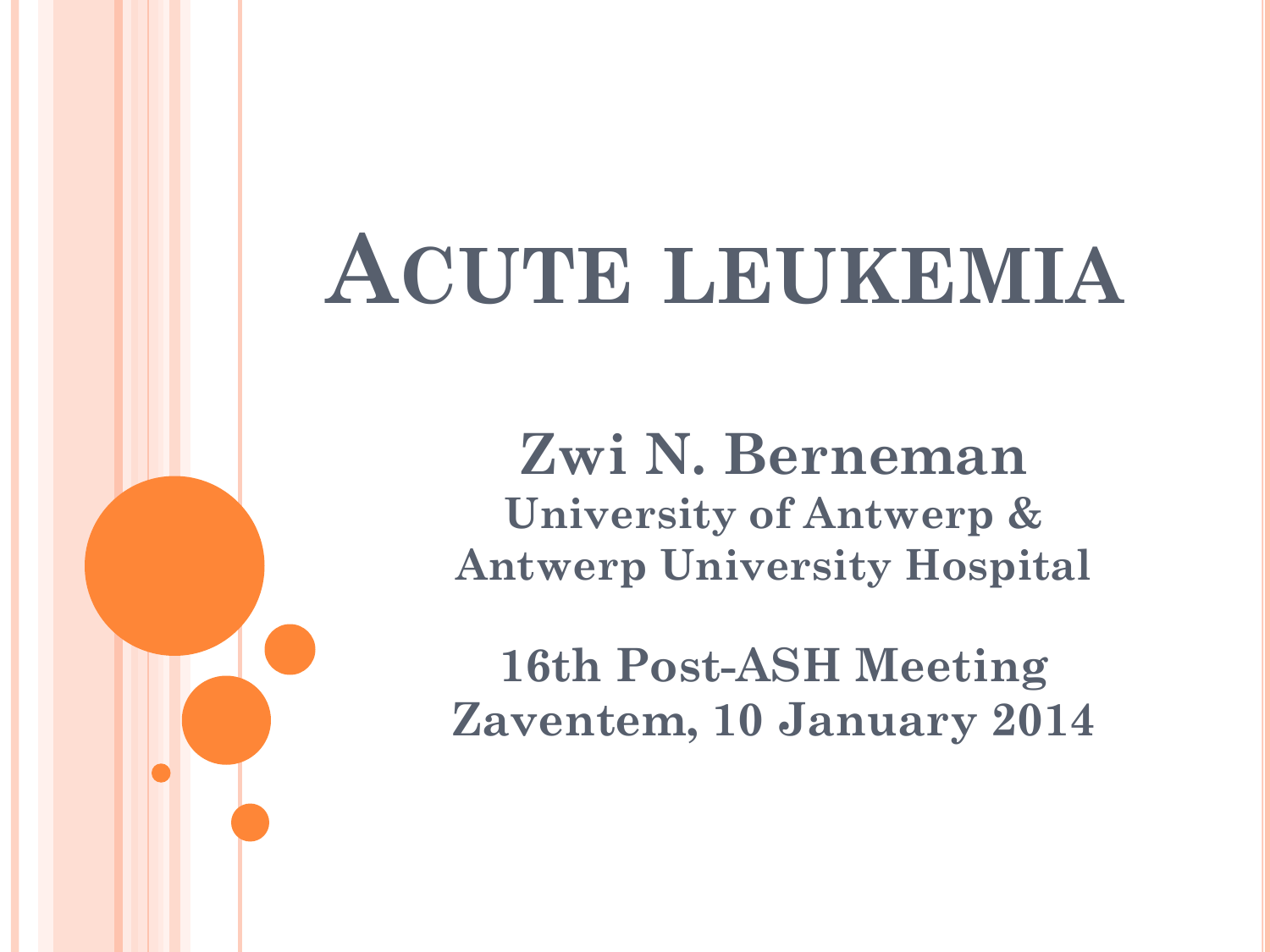# ACUTE MYELOID LEUKEMIA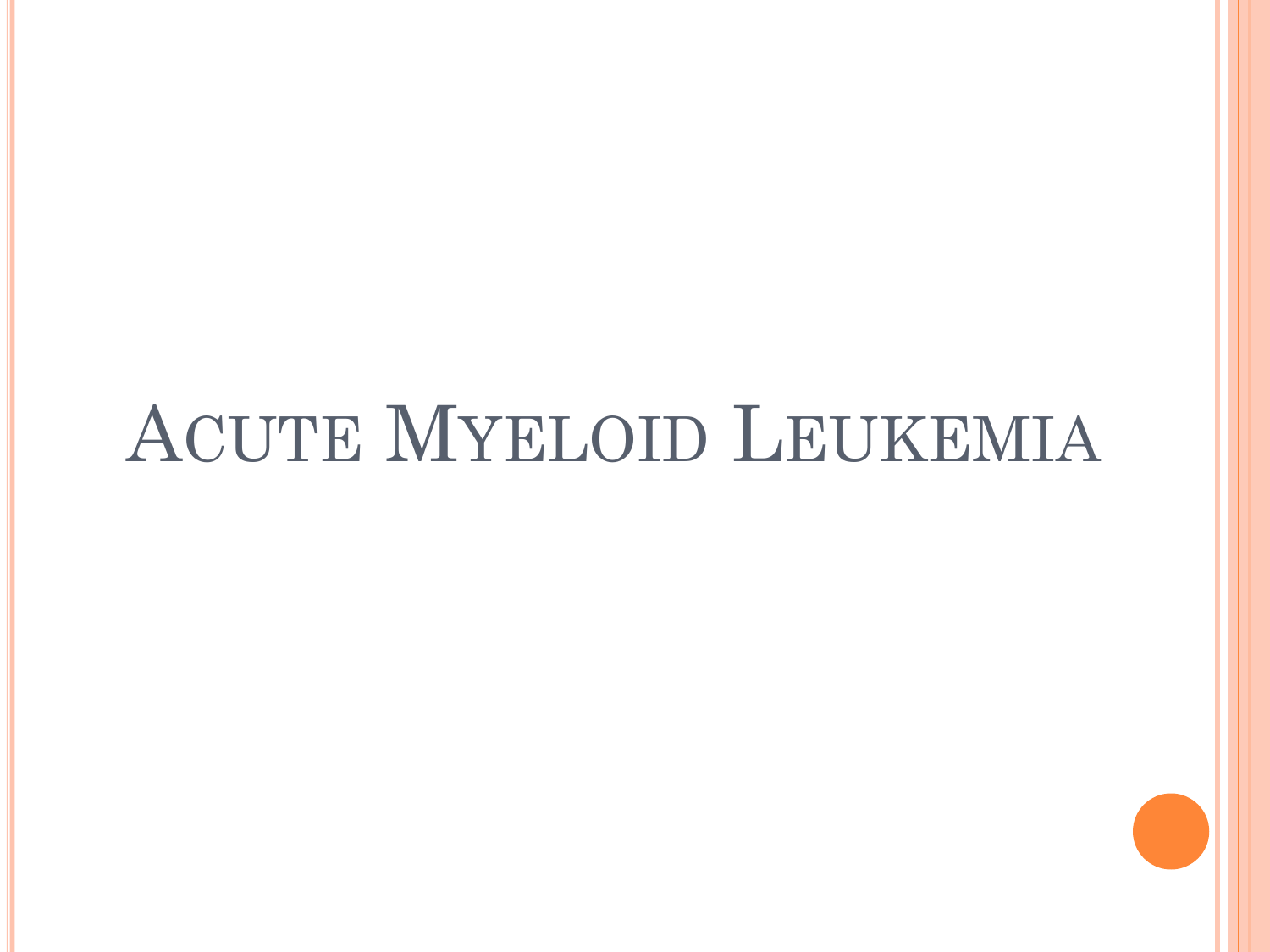# HIGH-RISK AML

- Clinically and biologically distinct sizable (50%) group of patients with impact on treatment outcome (therapyrefractory, relapse within 1 yr and/or low survival rate)
- Clinical variables: therapy-related; arising out of an antecedent hematologic disturbance; in the elderly; WBC↑, LDH↑ at presentation, male gender; MRD after consolidation; PS; co-morbidity; refractory to induction; relapse after allo-HSCT or after recent consolidation.
- **o** Biological variables:
	- Karyotype: complex (3 or more) abnormalities, monosomies of any chromosome (typically chromosome 5 and/or 7), inv(3),  $t(3,3)$ ,  $t(6,9)$ , the rare  $t(9,22)$ , 17p abnormalities,  $11q23$  abnormalities other than  $t(9;11)$
	- Mutations: *FLT3/ITD*, mutant *TET2* or *IDH1/IDH2*, *MLL-PTD*, *DNMT3A* (especially in 'intermediate risk' normal-karyotype AML), c-kit (especially in 'favorable risk' t(8;21), inv(16) or t(16;16) AML).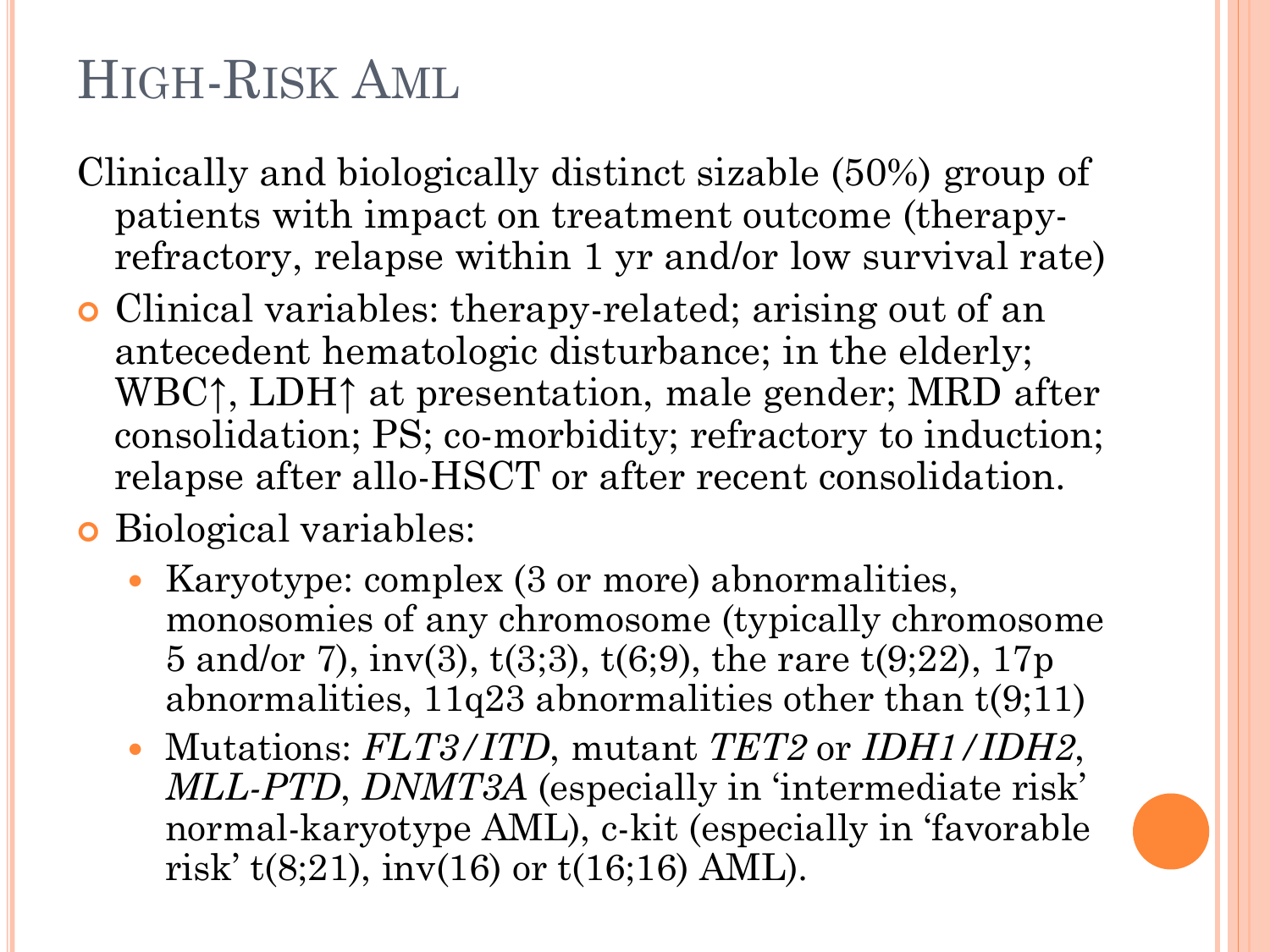ROUTINE EVALUATION OF AML FOR RISK STRATIFICATION (GARY SCHILLER, UCLA)

## **Standard**

- **o** Morphology
- Flow cytometry/immunohistochemistry
- FISH for common abnormalities: t(8;21) *RUNX1- RUNX1T1*; inv(16) or t(16;16) *CBFB-MYH11*; t(15;17) *PML-RAR*α; t(9;11) *MLLT3-MLL*; inv(3) or t(3;3) *RPN1-EVI1*
- **o** Karyotype
- Molecular studies for mutations in *FLT3*, *NPM-1*, *Kit*, *CEBPα*

### **Potentially useful**

 Molecular studies for mutations in *DNMT3*, *TET2*, *MLL*, IDH1, and/or *IDH2*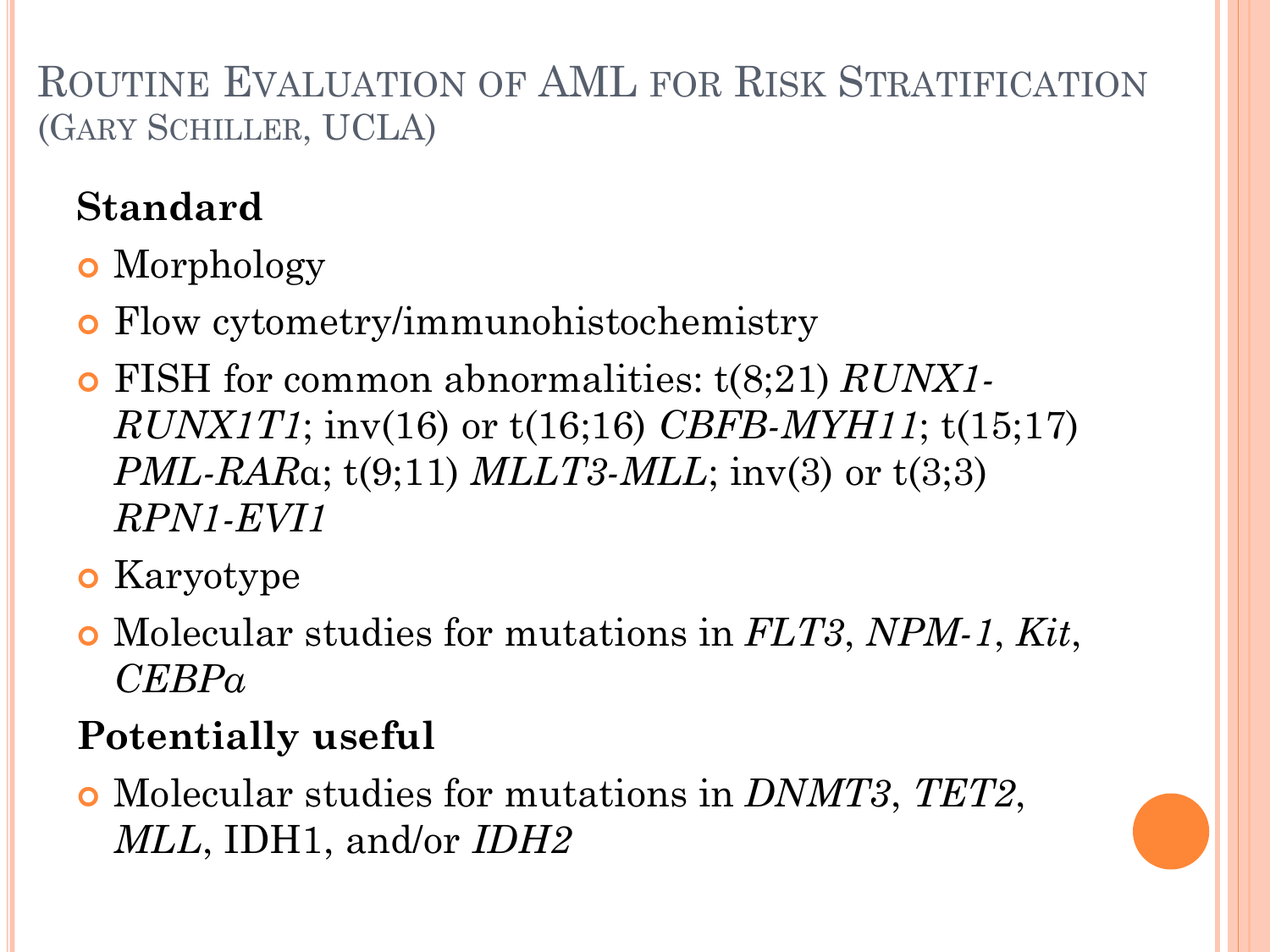# PROGRESS IN THE THERAPY OF HIGH-RISK AML?

- No established or confirmed improvement in overall survival (OS) when adding different agents (eg. clofarabine, gemtuzumab, higher dose of chemotherapy). [DNR 90 vs. 45 mg/m<sup>2</sup> no benefit in high-risk AML].
- FLT3 tyrosine kinase inhibitors (TKI) midostaurin, lestaurtinib, quizartinib, and sorafenib: single-agent activity in the relapsed setting; quizartinib most promising for relapsed disease, but may select for mutations that confer resistance.
- Allo-HSCT at present only (post-consolidation) treatment that seems to work, especially for patients with intermediate-risk cytogenetics and patients with *FLT3/ITD* or adverse cytogenetics AML (retrospective studies), not for patients with advanced disease.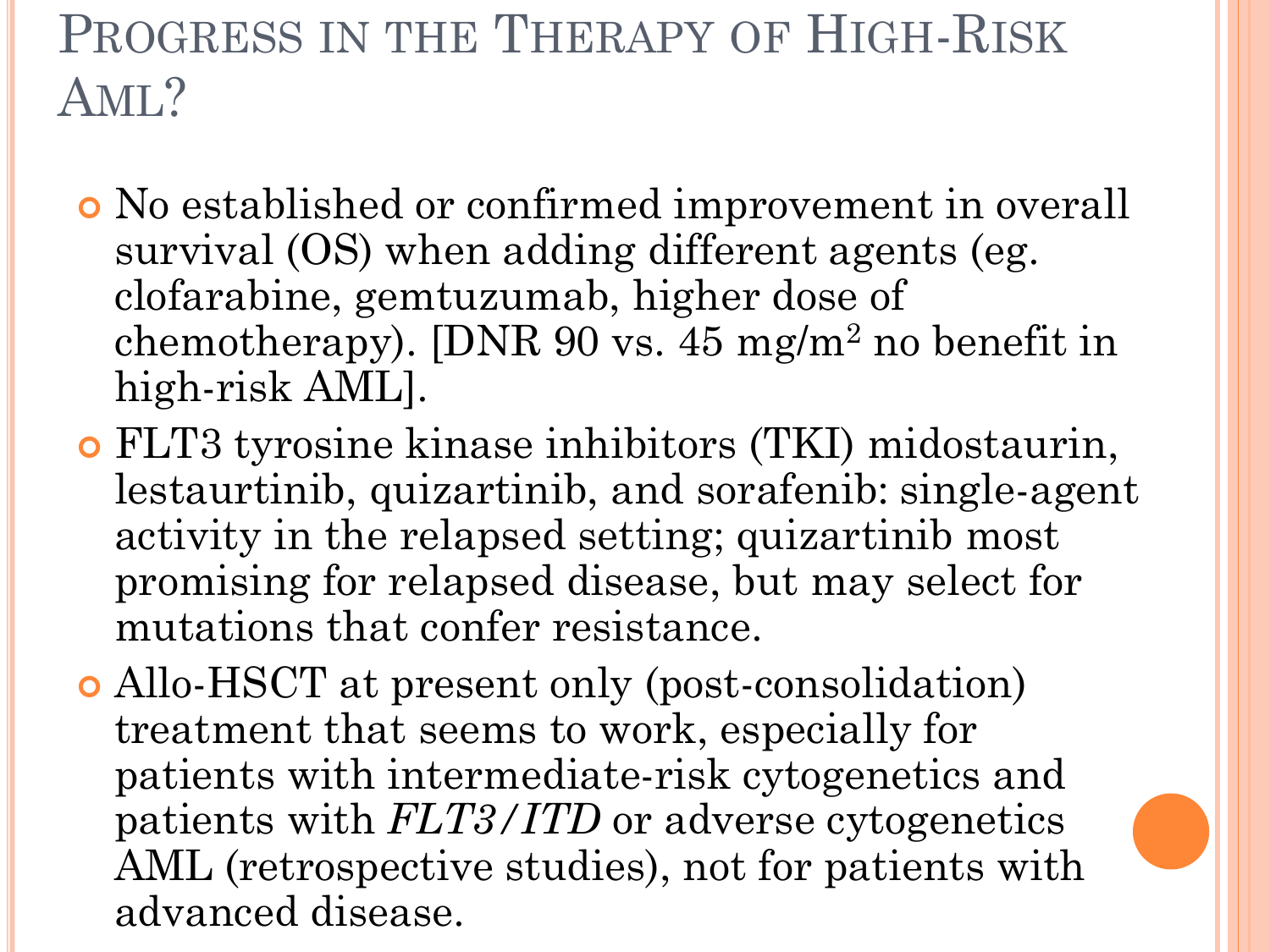# CORE-BINDING FACTOR (CBF) AML (1)

- AML with  $t(8;21)$  or inv(16) or  $t(16;16)$ : good prognosis (90% CR, 50% cure with chemotherapy, especially high dose Ara-C in consolidation).
- Genetic heterogeneity of CBF AML: *RAS, KIT , FLT3* mutations.
- KIT or FLT3 TKI: already in trials in combination with conventional chemotherapy; use of TKIs as an adjunct to chemotherapy in CBF AML only recommended within clinical trials.
- Allo-HSCT not recommended to be generally offered as frontline treatment for CBF AML.
- Unclear whether patients with CBF AML and *KIT*  or *FLT3* mutations benefit from allo-HSCT in CR1; to be investigated in clinical trials.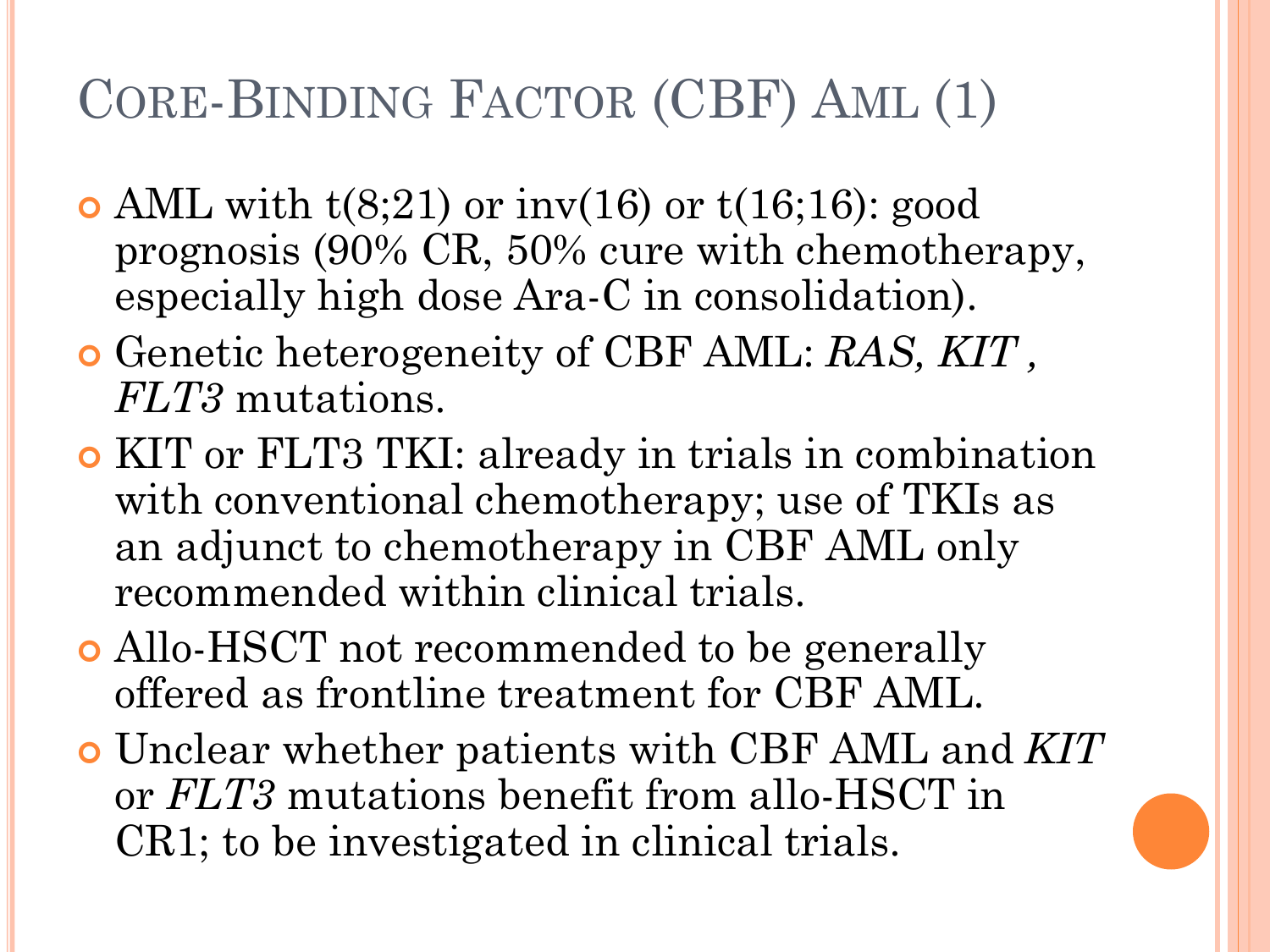# CORE-BINDING FACTOR (CBF) AML (2)

- $\circ$  No influence on current patient management  $\rightarrow$  no routine *KIT* mutation screening at diagnosis of CBF AML. But: data on *KIT* and *FLT3* mutations needed within clinical trials, especially if TKI used.
- MRD in CBF AML recommended at baseline, after each treatment cycle and every 3 months during follow-up. Impending relapse: close monitoring and availability of a HLA-compatible donor. Not enough evidence for preemptive therapeutic interventions in CBF-AML based on MRD follow-up.
- Allo-HSCT as a salvage option for relapsing CBF AML (Robert Paschka, University Hospital of Ulm).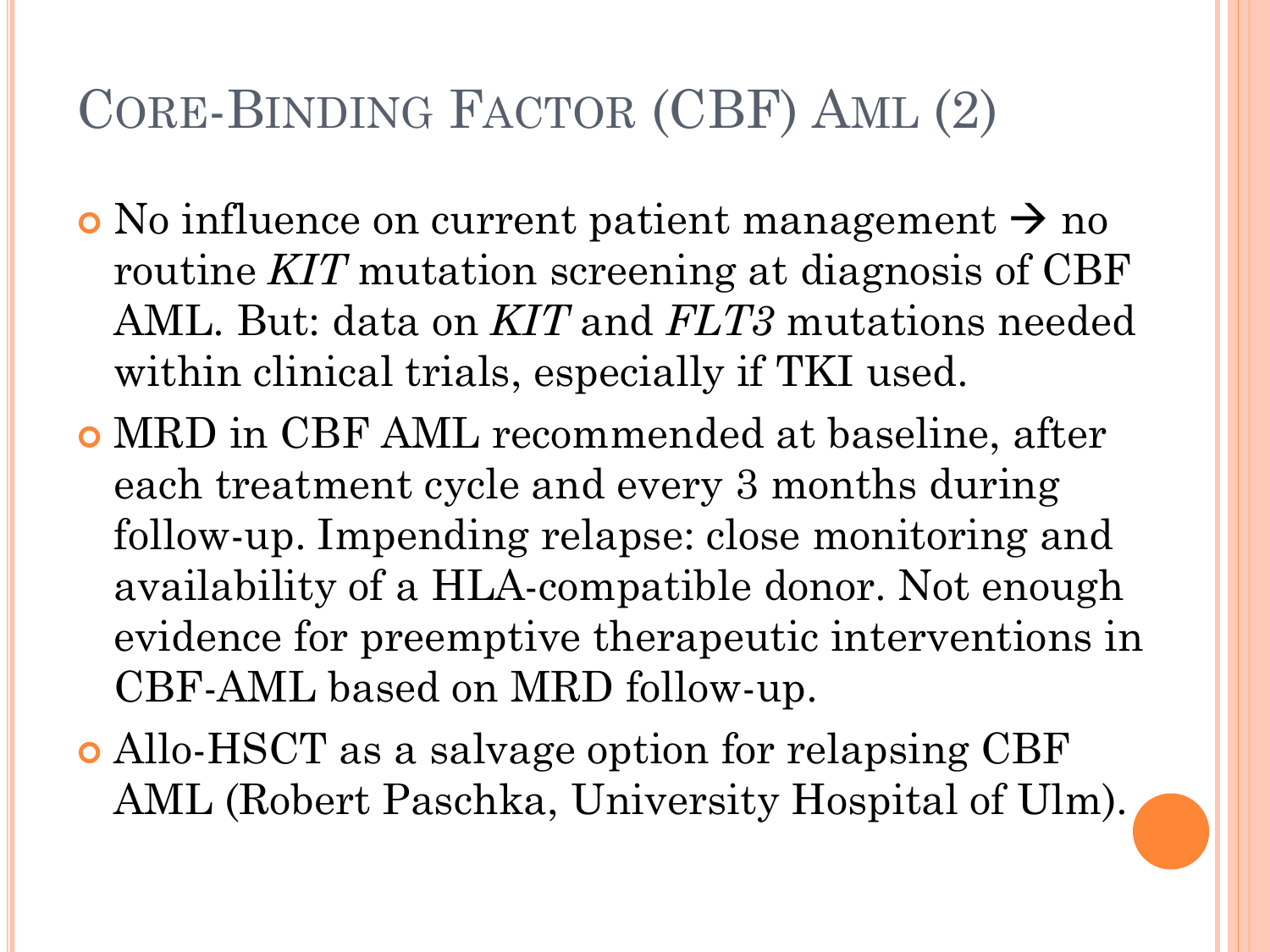# *FLT3/ITD* AML

- Adverse effect of *FLT3/ITD* on prognosis of AML, except in M3 AML/t(15;17); unclear effect on MDS/AML and on AML in patients older than 65.
- Impact of the length of *ITD* on clinical outcome: longer mutations are usually (but not always) associated with reduced remission rate and/or worse overall survival.

Allelic ratio: ratio of *ITD*-mutated to wild type alleles

- Higher allelic ratio predictive of worse outcomes, with loss of the wild-type allele being the worst
- But limited sensitivity of *FLT3/ITD* assay:
	- PCR primers used to amplify the mutant allele also amplify the wild-type allele (increasing the number of PCR cycles will not increase the sensitivity)
	- Competitive advantage of the shorter wild-type allele; the longer the ITD, the greater the PCR bias; bias minimized by decreasing the number of PCR cycles, but this can decrease sensitivity when there is a low burden of leukemic cells in the sample.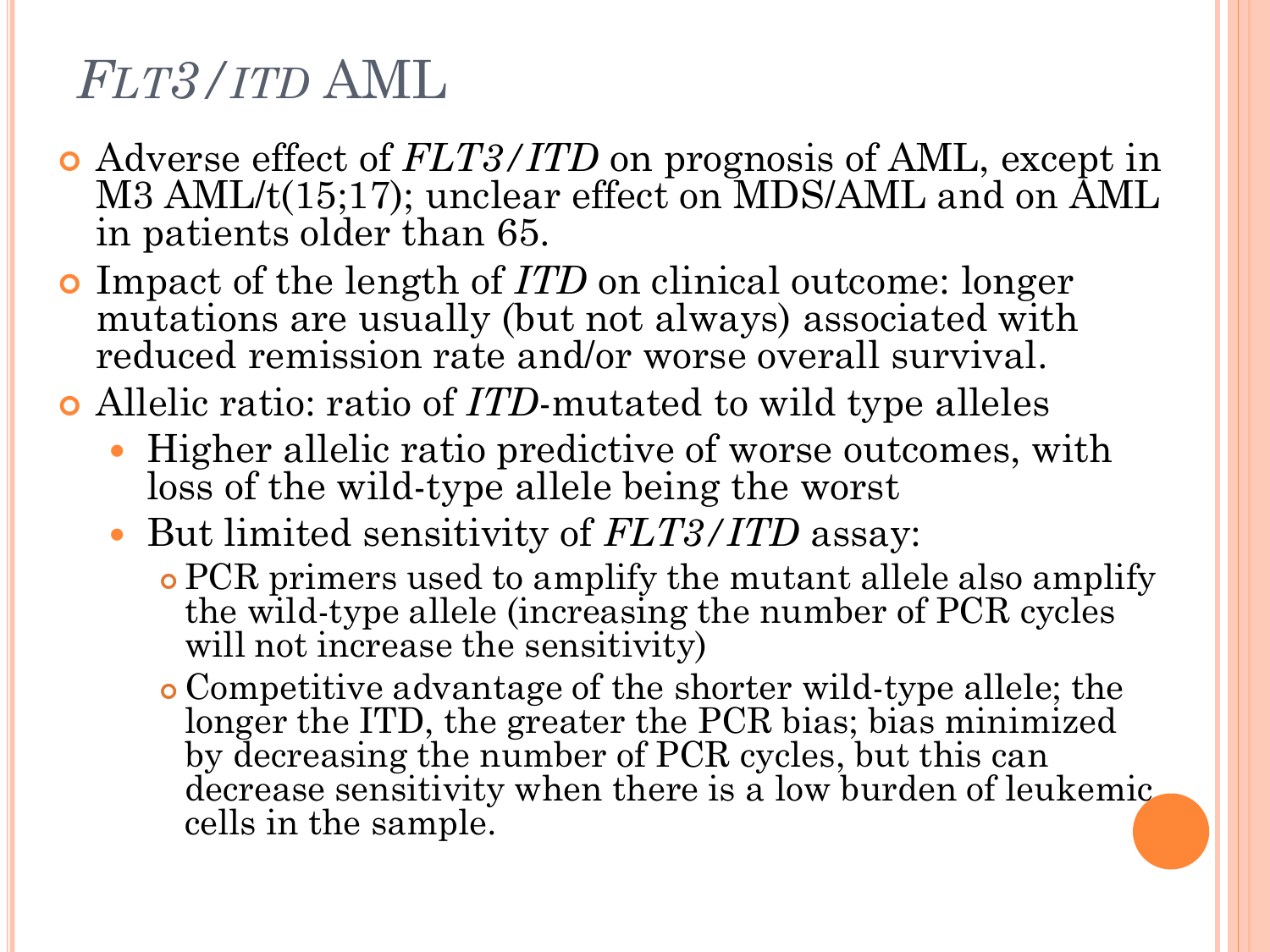### *FLT3/ITD* ASSAY

- Allelic ratio: ratio of ITD-mutated to wild type alleles is influenced by:
	- the amount of malignant vs. nonmalignant cells
	- percentages of cells with 0, 1, or 2 mutated alleles
		- At diagnosis: polyclonal at presentation with, in most cases, dominant clone heterozygous for the mutation; subpopulations can lack the mutation; other can be biallelic; other be hemizygous for the mutant allele, by loss of the chromosome 13 containing the wild-type allele or through a smaller deletion of the wild-type
		- At relapse/progression: dominant clone emerges and the allelic ratio generally increases; in most cases: mutation originally detected at diagnosis also present at relapse. Occasionally, ITD undetectable at relapse (typically seen in cases with low allelic ratio (eg. 5%- 15%) at diagnosis)  $\rightarrow FLT3/ITD$  mutations have been regarded as unsuitable for use as a MRD marker.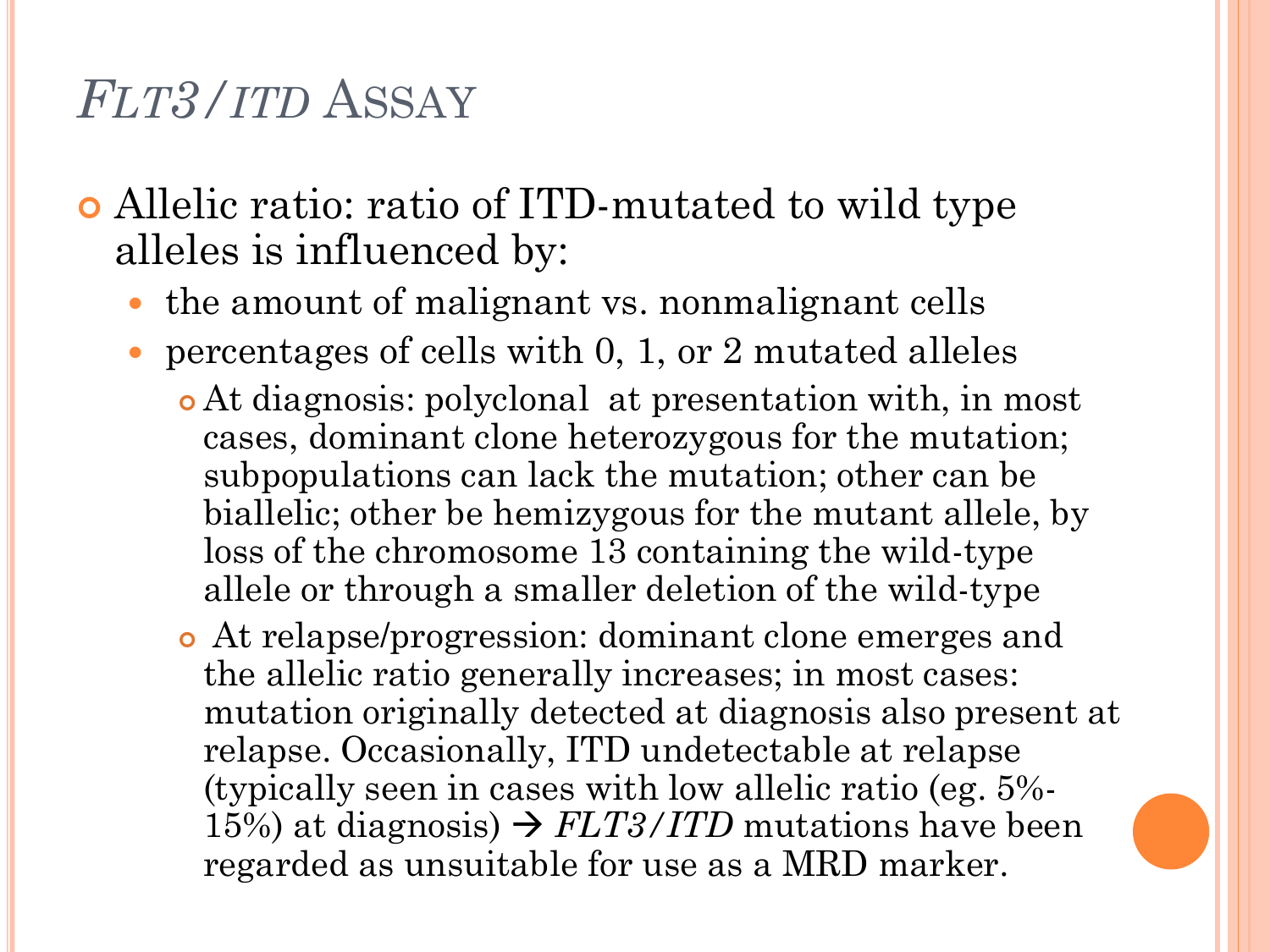# FLT3 INHIBITORS

- Midostaurin, lestaurtinib, sorafenib, quizartinib, ponatinib, PLX3397.
- Quizartinib: so far, most potent, most selective and most tolerable FLT3 inhibitor at doses that completely inhibit FLT3 *in vivo*.
- Phase II trial: 191 relapsed/refractory *FLT3/ITD* AML patients, 2 cohorts treated with quizartinib as single-agent therapy (1st cohort: 92 older patients (median age 69 yr), relapsed/refractory to a single line of therapy;  $2<sup>nd</sup>$  cohort: 99 younger patients (median age 55 yr) relapsed/refractory after 2 lines of therapy.  $CR$  ( $CR + Cri$ ) 51%. Responses associated with rapid apoptosis of circulating blasts coupled with the induction of terminal differentiation of BM blasts over the course of a few weeks; no systemic toxicity. This allowed 47/136 patients (35%) of cohort 2 to undergo allo-HSCT with a significant number of long-term survivors from this very poor-risk group.
- Patients with response to quizartinib: often resistance, usually at D835 and less frequently at F691  $\rightarrow$  development of new TKI with activity against these new mutants.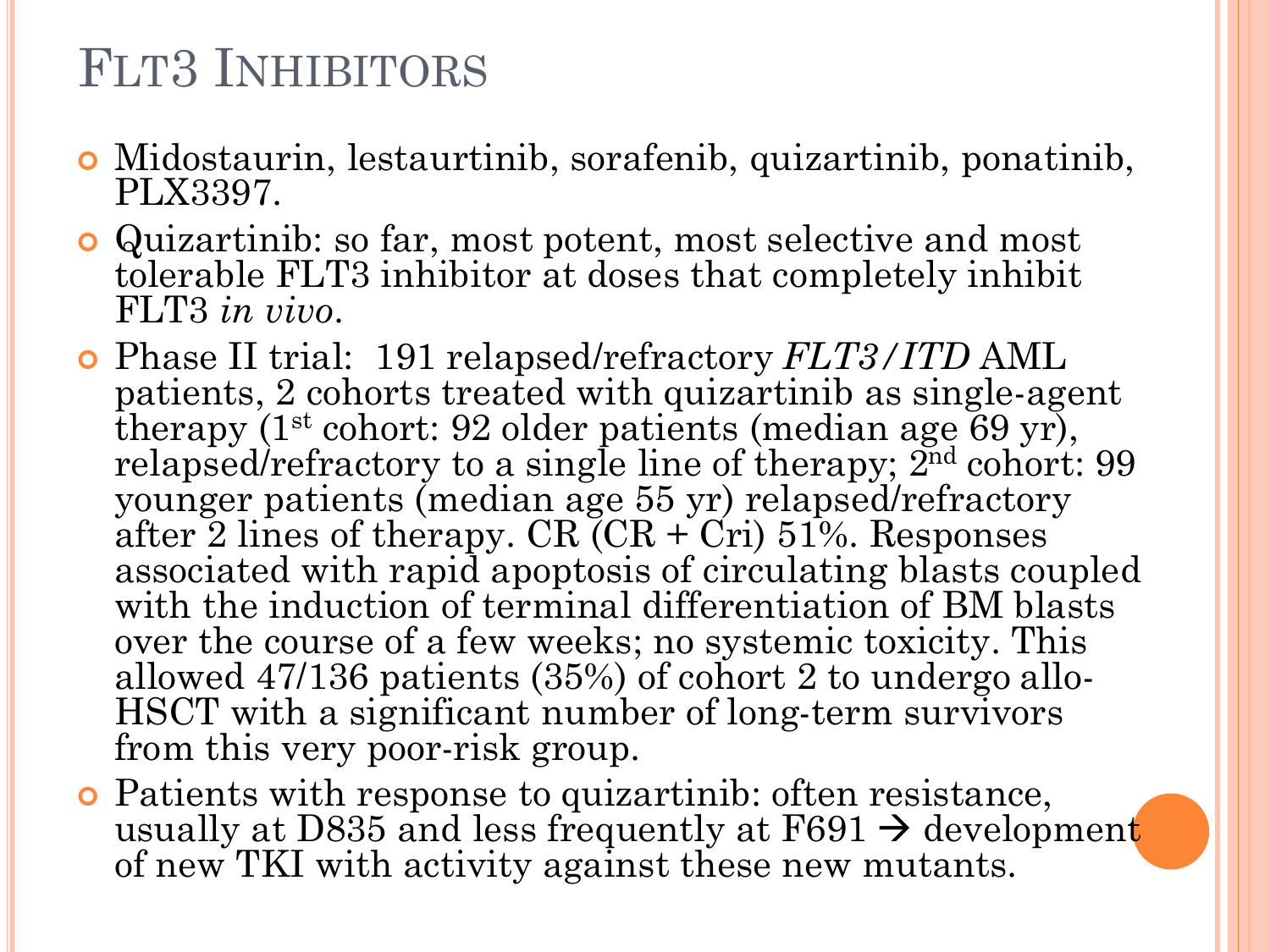## ALLO-HSCT FOR *FLT3/ITD* AML

- No prospective studies regarding the place of allo-HSCT in *FLT3/ITD* AML.
- Most (retrospective) studies: *FLT3/ITD*+AML patients who undergo allo-HSCT in CR1 have a better outcome than those treated with conventional consolidation chemotherapy only, but still relapse at a higher rate than transplanted *FLT3/ITD*-AML patients. Thus: *FLT3/ITD AML* patient in CR1 should be offered a sib allo-HSCT as consolidation. Also, start MUD search, as soon as diagnosis of a *FLT3/ITD* AML; maybe: if no sib donor, decide on a MUD allo-HSCT, depending on *FLT3/ITD* allelic ratio and on concomitant NPM1 mutation (Mark Levis, Johns Hopkins University, Baltimore). No reliable data comparing myeloablative vs. reduced-intensity conditioning.
- Paradigm for future: add FLT3 inhibitors to induction chemotherapy of *FLT3/ITD* AML to increase the remission rate and to maintain CR, so the patient can be taken to allo-HSCT; after transplantation, the TKI could be used as maintenance therapy (cfr. TKI in the successful treatment of Ph+ ALL).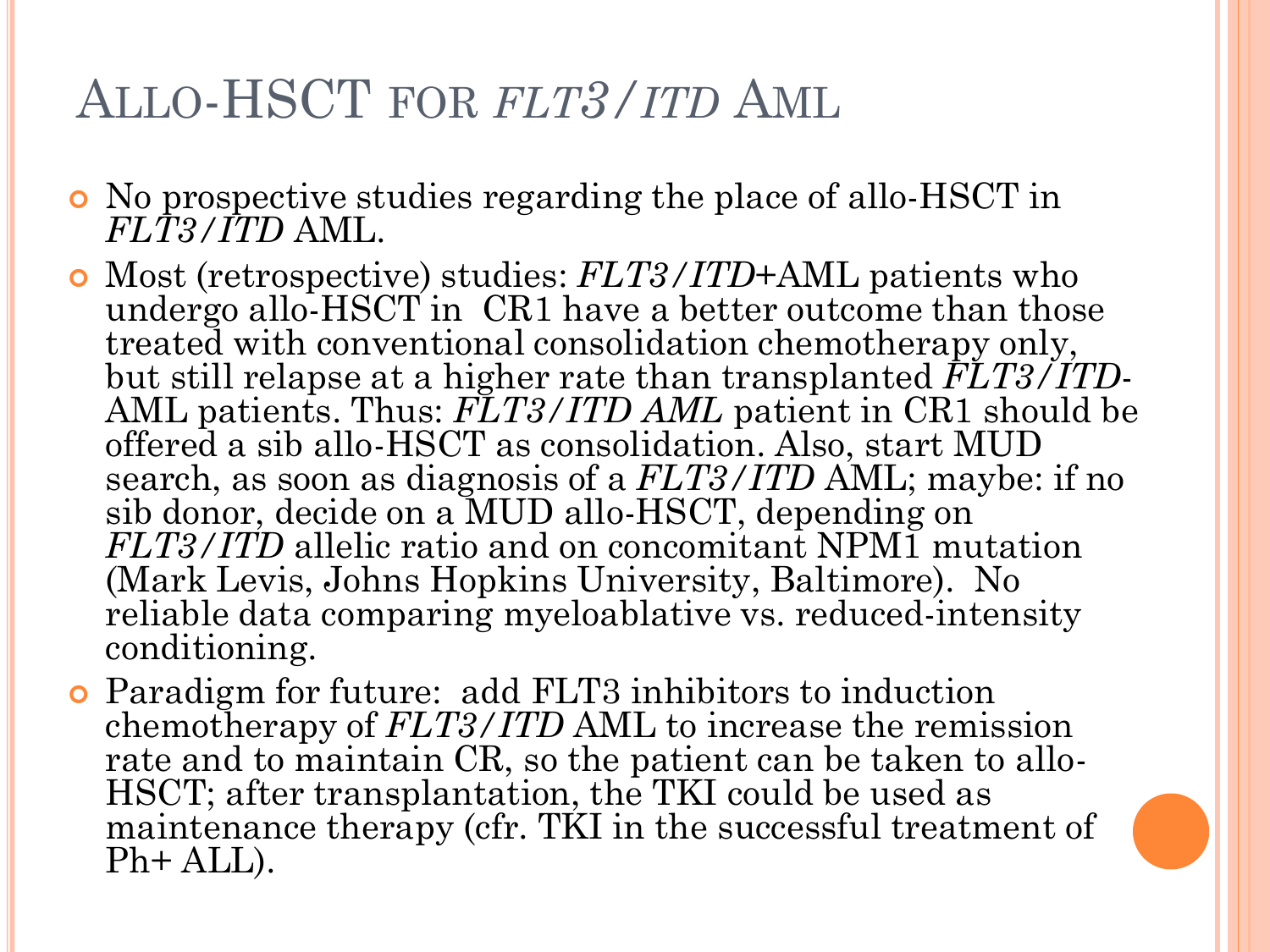# ALLOGENEIC HEMATOPOIETIC STEM CELL TRANSPLANTATION FOR AML (KOEN VAN BESIEN)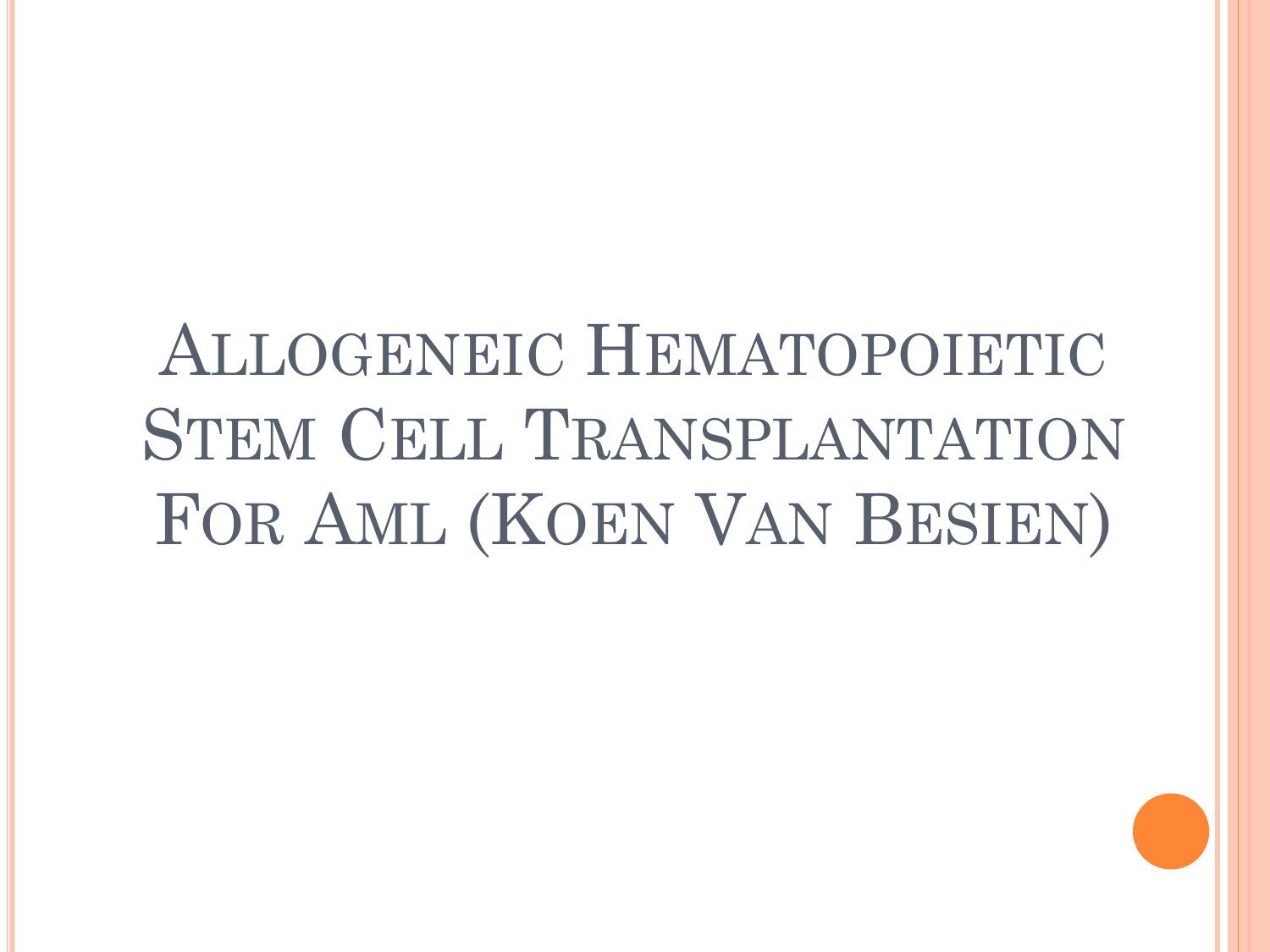# SELECTION OF MATCHED UNRELATED DONOR

- **o** High resolution typing of HLA A, B, C, DR (1 mismatch (mm) reduces 1-yr OS by 10%)
- CMV-negative rather than CMV-positive for CMV- patients
- **o** Male rather than female
- Younger rather than older
- **o** Donor blood group
- KIR: different models are not entirely compatible with each other, refining necessary.
- HLA DPB1: only 25% match in 8/8 matched donor; some DPB1 mm are tolerated, others not (Zino et al. *Blood* 2004); by chance 50% permissive DPB1 mm; non-permissive DPB1 mm: ↑ transplant-related mortality, ↓OS (Crocchiolo et al. *Blood* 2009; Fleischhauer et al. *Lancet Oncology* 2012) selection of donor with DPB1 match or permissive mm.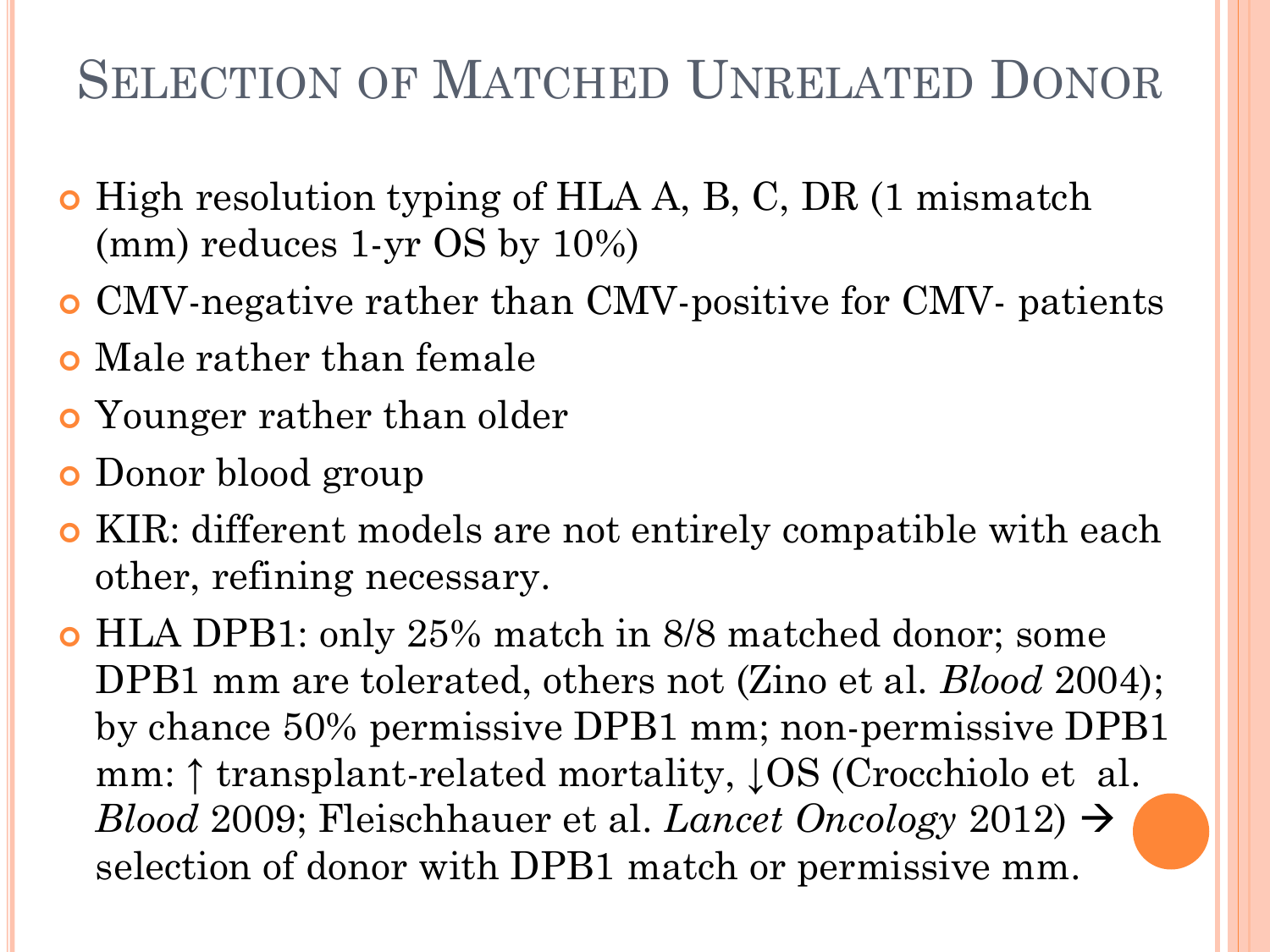

A

B

Permissive in TCE3 and TCE4

**JOURNAL OF THE AMERICAN SOCIETY OF** 

**HEMATOLOGY** 

### **An algorithm for nonpermissive HLA-DPB1 disparities according to TCE3 or TCE4**

| DPB1* alleles        | <b>TCE3</b> group | <b>TCE4</b> group | Immunogenicity |
|----------------------|-------------------|-------------------|----------------|
| 0901<br>1001<br>1701 |                   |                   |                |
| 0301<br>1401<br>4501 | 2                 | 2                 |                |
| 0201<br>0202<br>0203 | 3                 | 3                 |                |
| Others               |                   |                   |                |



Permissive in TCE3, but not in TCE4

### **RECIPIENT DPB1 GROUP**

Non permissive in TCE3 and TCE4

### **Crocchiolo R et al. Blood 2009;114:1437-1444** ©2009 by American Society of Hematology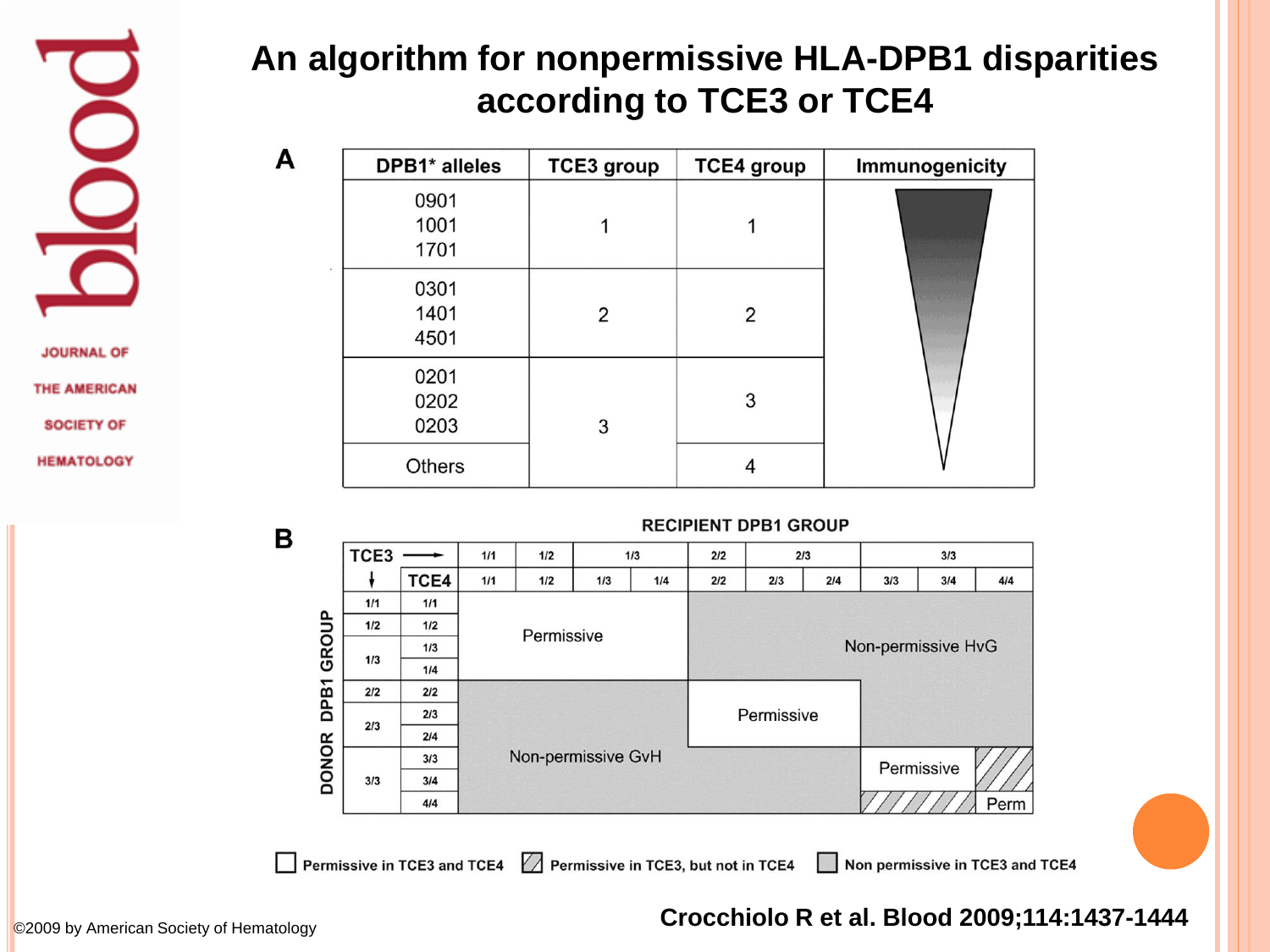# CHRONIC GVHD

- **o** Beneficial against relapse in the short term, but detrimental on OS in the long term (F. Baron et al. *Leukemia* 2012; Weisdorf et al. *BBMT* 2012).
- GvHD at 2 yr post-HSCT (Bhatia et al. *Blood* 2007):
	- No  $\rightarrow$  OS at 10 yr 92%
	- Yes  $\rightarrow$  OS at 10 yr 73% (RR non-relapse-related mortality (GvHD, infections, cardiac): 3.4; RR relapserelated mortality: 1.8)
- With standard GvHD prophylaxis (calcineurin inhibitor  $+$  MTX), cumulative incidence at 2 yr of:
	- cGvHD: with BM 41%, with PBSC 53%
	- Extensive cGvHD: with BM 32%, with PBSC 48% (Anasetti et al. *NEJM* 2012).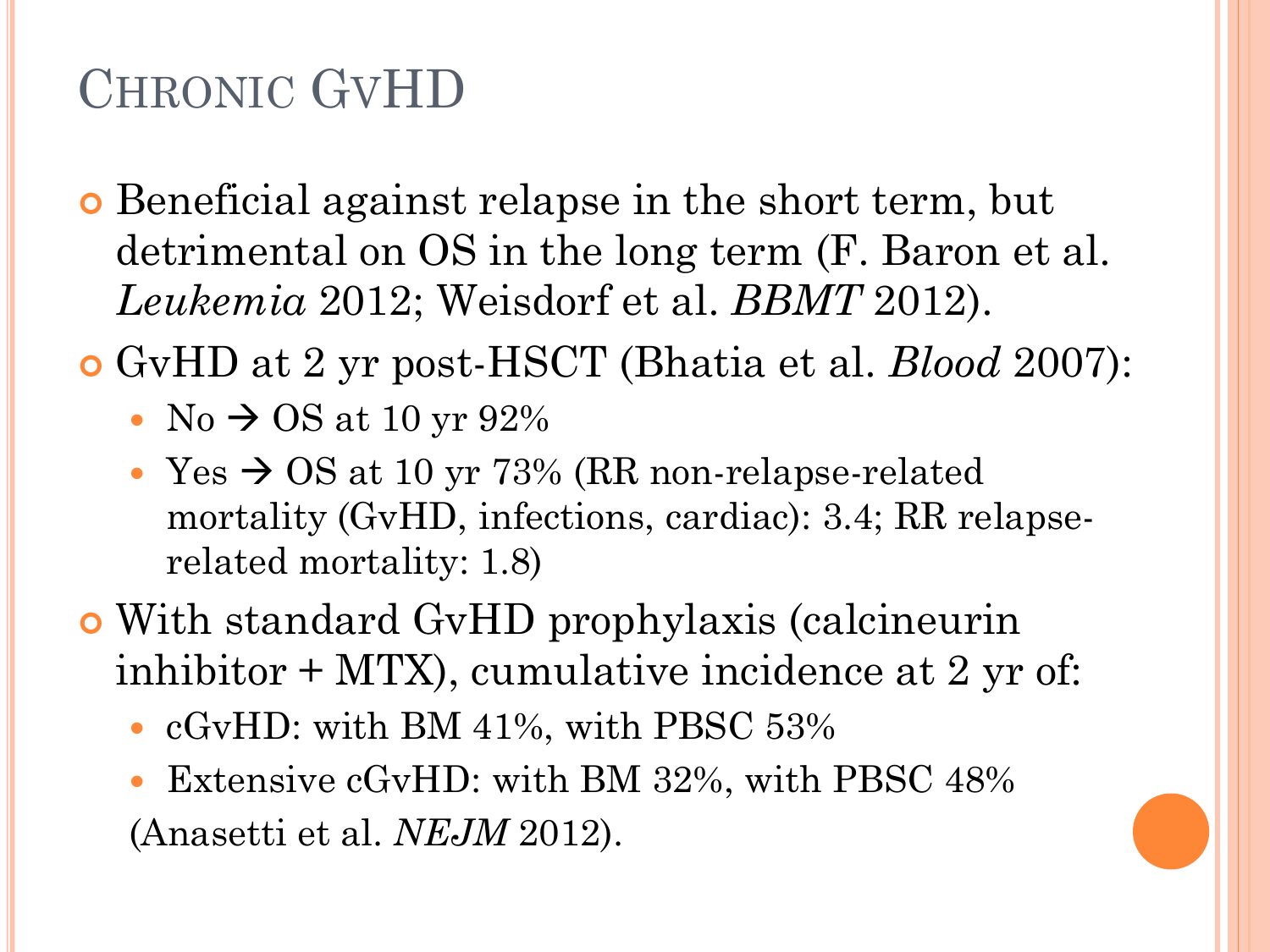# PREVENTION OF GVHD

- In vitro T-cell depletion (3 randomized studies, 2 of them with CD34+ cell selection (Wagner et al. *Lancet* 2005; Pasquini et al. *JCO* 2012; Bayraktar et al. *BBMT* 2013): relapse rate=, PFS=, GvHD<sup> $\downarrow$ </sup>(the latter with CD34+ cell selection). Thus: probably superior to standard GvHD prophylaxis.
- In vivo T-cell depletion with ATG or alemtuzumb possibly superior to standard GvHD prophylaxis: relapse rate=, GvHD↓, OS= (in 5 studies; ↓ in 2 studies, one of them with high proportion of use of horse ATG (more toxic)). Infectious complications (ATG, alemtuzumab), PTLD (ATG). European consensus recommendation for routine use of rabbit ATG in MUD HSCT (Ruutu et al. *BMT* 2013).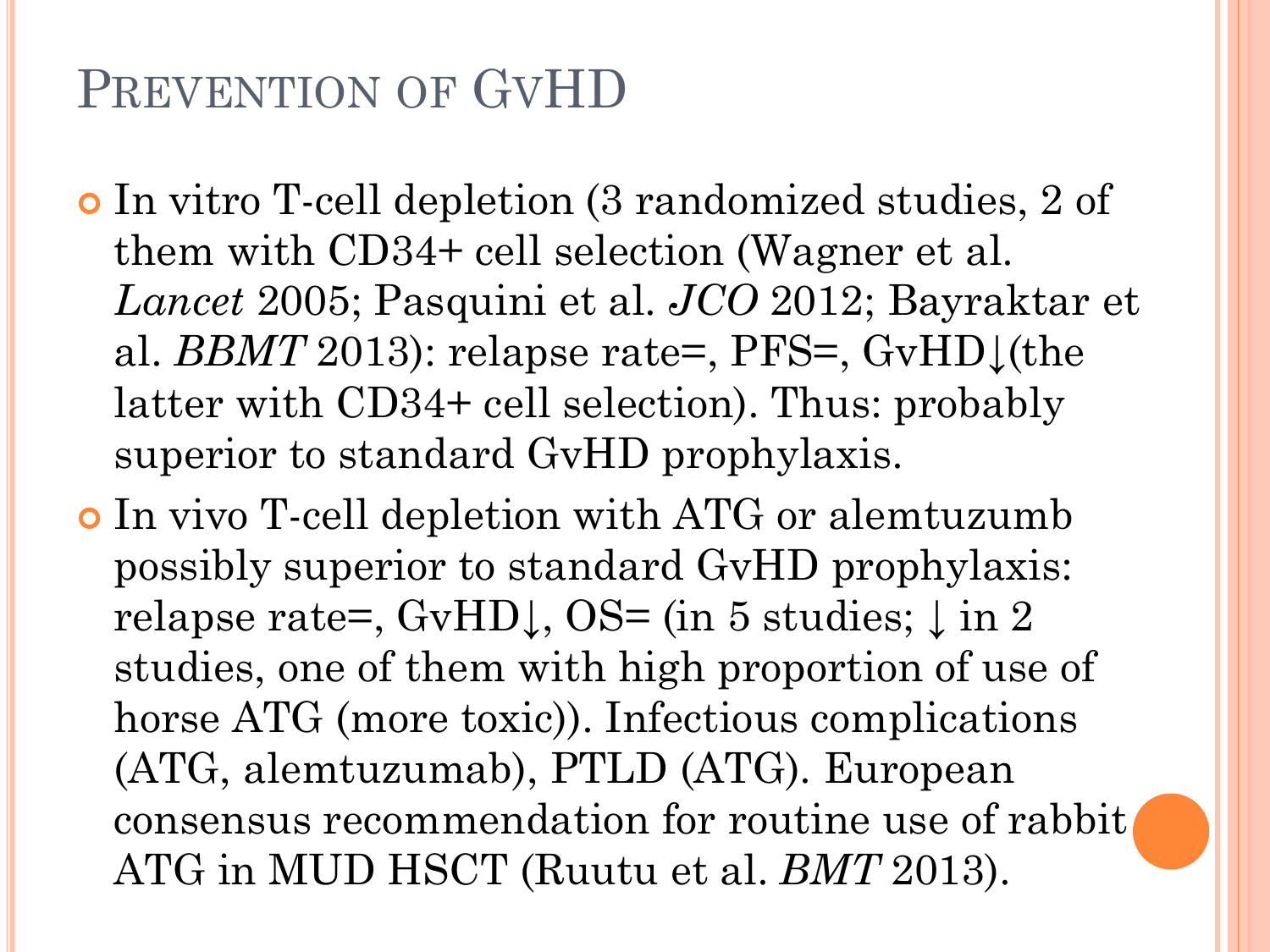# UMBILICAL CORD BLOOD (UCB) SCT

- High resolution HLA matching of UCB (A, B, C, DRB1) has a major impact on non-relapse mortality (Eapen et al. *Blood* 2013).
- Maternal sensitization in use of UCB or haplo-SCT:
	- Father: P1/P2 Mother: M1/M2
	- Fetus: M1/P1
	- P1: inherited paternal antigen (IPA); mother gets immunized against IPA  $\rightarrow$  if mother used in haplo-SCT, more GvHD & less relapse
	- M2: non-inherited maternal antigen (NIMA); child has tolerance towards NIMA; if T-cell depletion of haplo-HSC from father or mother, less relapse with haplo from mother; if UCB is NIMA-matched with recipient, higher survival rate than if NIMA-mismatched  $(\rightarrow)$  need for maternal typing).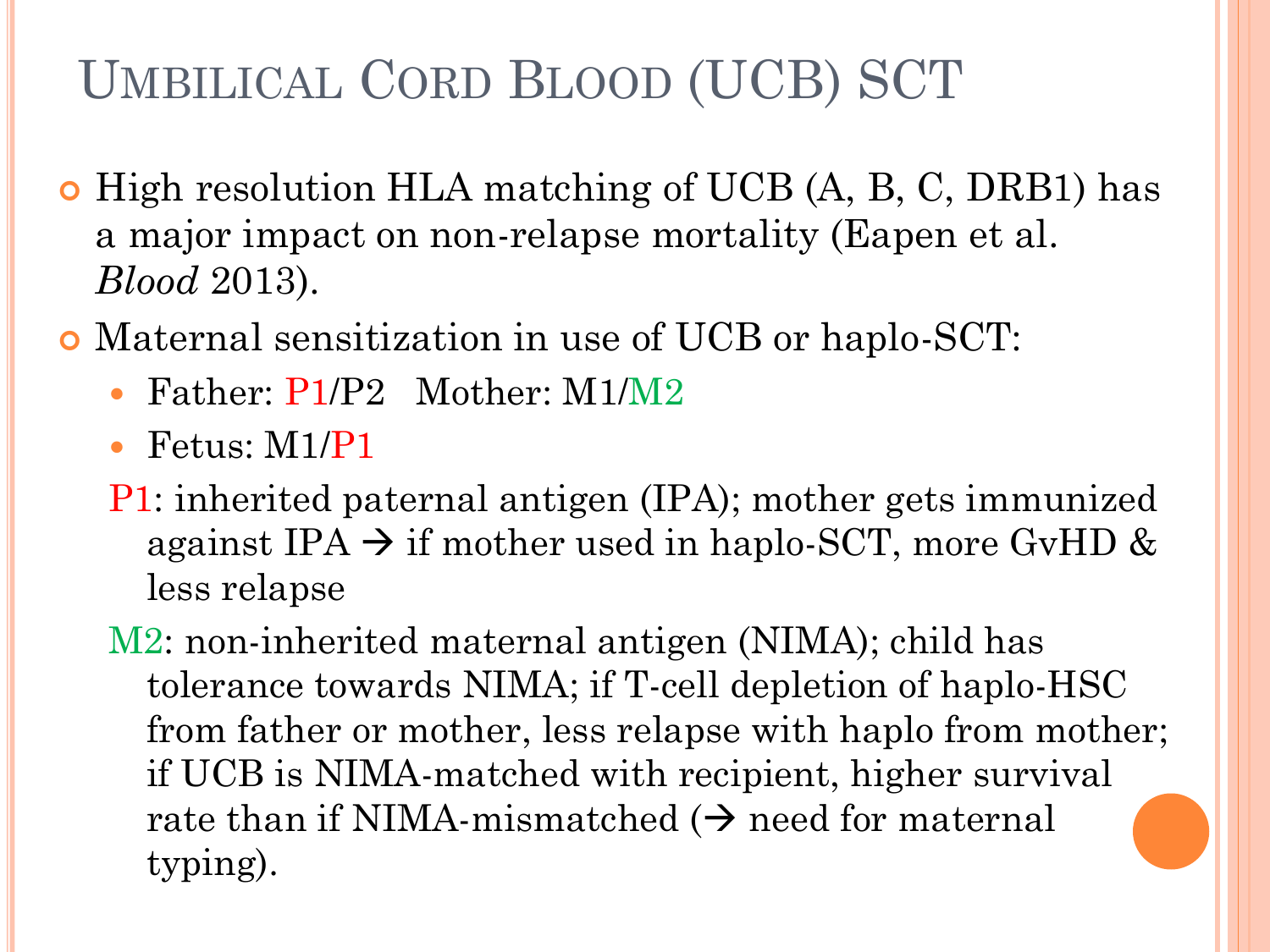# ACUTE LYMPHOBLASTIC LEUKEMIA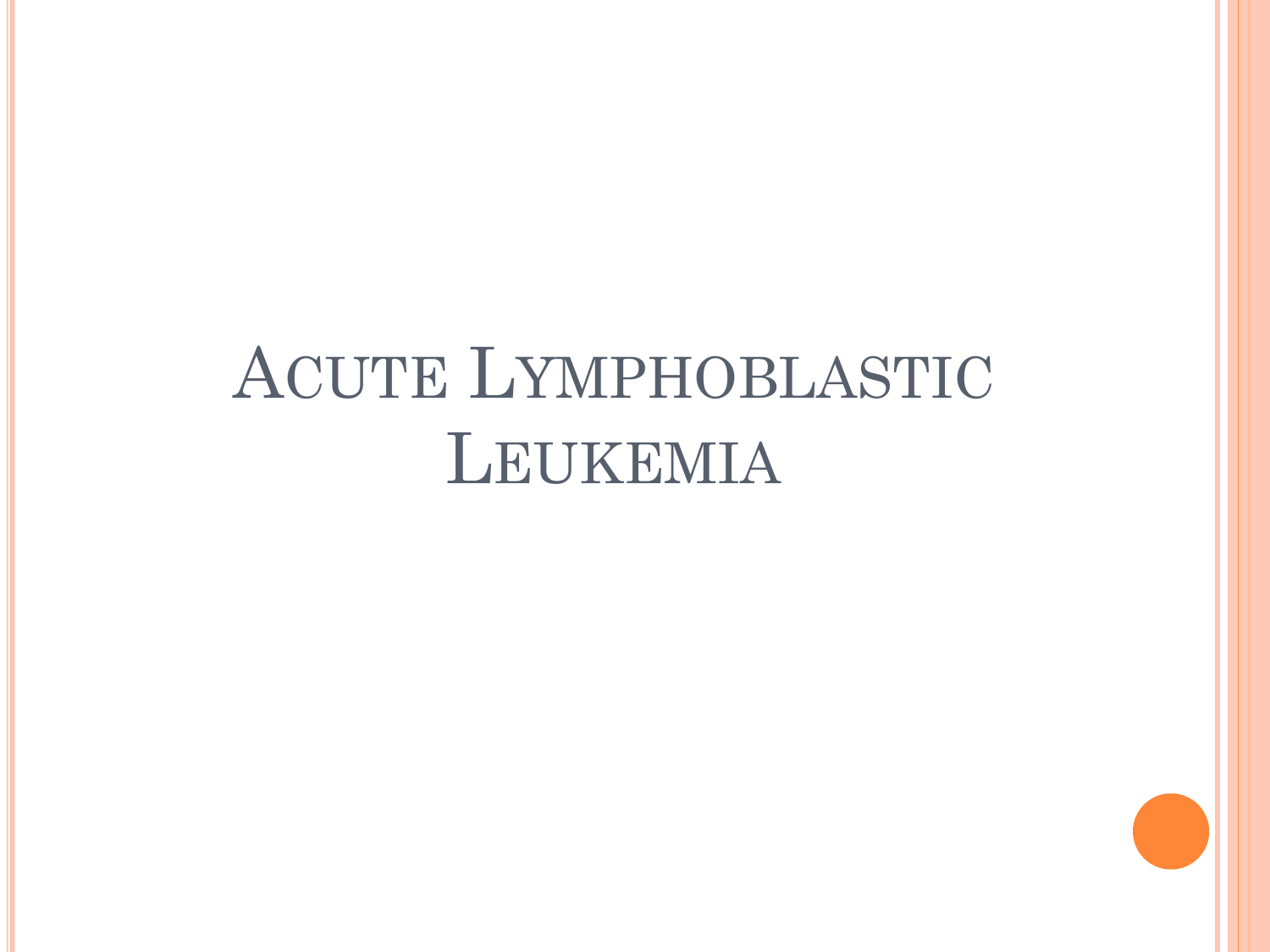# ALL AND MONOCLONAL ANTIBODIES

- Pediatric ALL: 90% cure; adult ALL (5 CALGB trials 1988-2001): overall survival (OS) at 3 yr 41% (< 30 yr 57%; 30-59 yr 38%; >60 yr 12%)  $\rightarrow$ need for new approaches
- $\sim$  80% of ALL: pre-B ALL  $\rightarrow$  targeting by monoclonal antibodies (Mab) recognizing B-cell antigens
	- CD20: rituximab, ofatumumab
	- CD22: epratuzumab, inotuzumab ozogamicin
	- CD52: alemtuzumab
	- CD19: blinatumomab (bispecific T cell engager (BiTE) antibody); chimeric antigen receptor (CAR) transduced in (autologous) T cells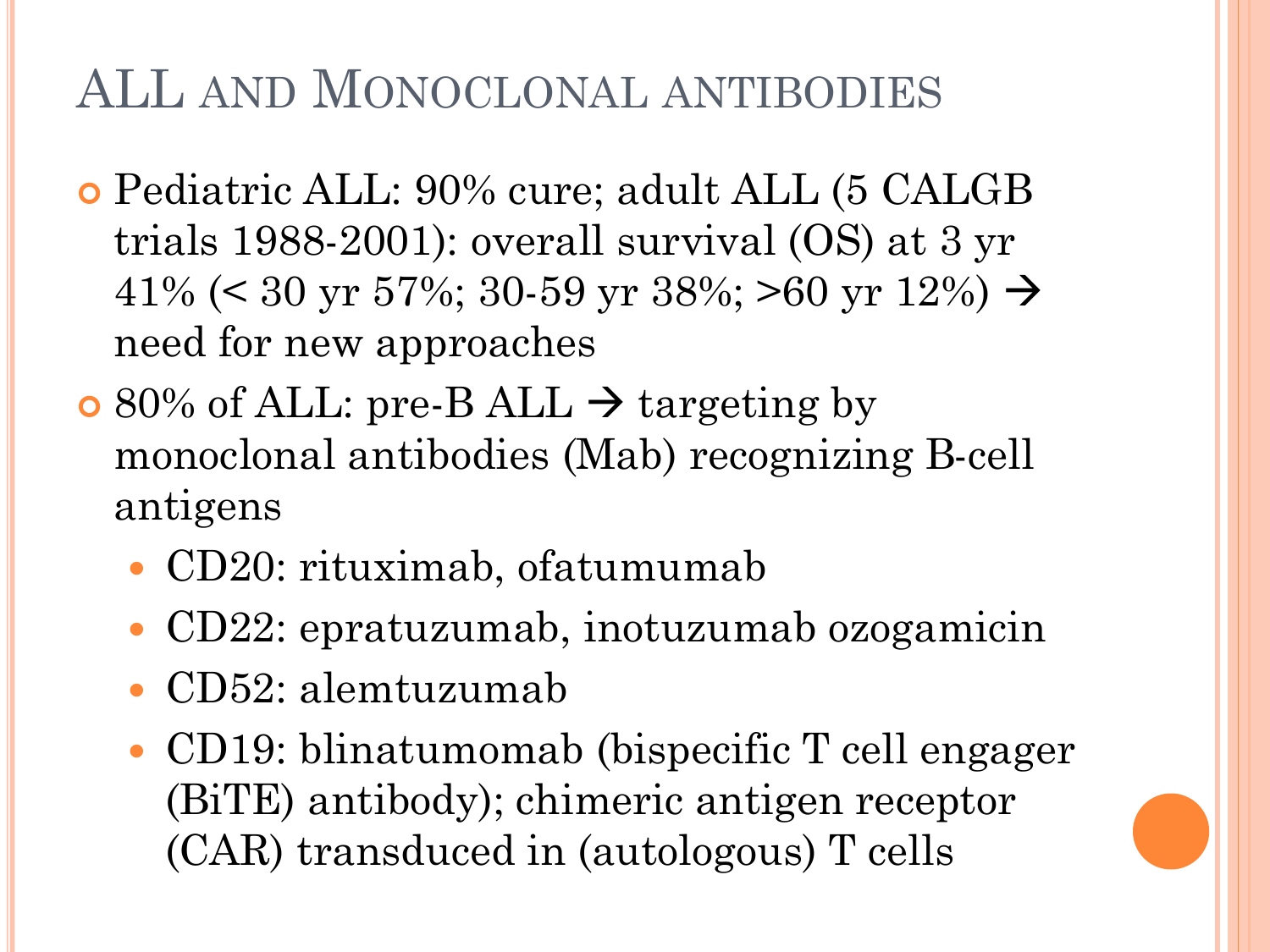# CD20 MAB IN ALL

- CD20 less commonly expressed than CD19 in pre-B ALL.
- CD20+ ALL worse prognosis than CD20- ALL.
- CD20 upregulated in pre-B ALL during induction treatment.
- Modified hyper-CVAD + rituximab for 204 Ph- ALL, CD20+ on >20% blasts; non-randomized study: 'improvement' of  $CR$  duration and  $OS$  in patients  $\leq 60$ yr (Thomas et al. *Blood* 2009). Also increase of MRDpatients (Hoelzer et al. *Blood* 2010)
- Randomized trial ongoing (GRAALL 02/2005).
- o Other CD20 Mab : eg. of a tumumab (may be more effective in killing ALL cells by ADCC).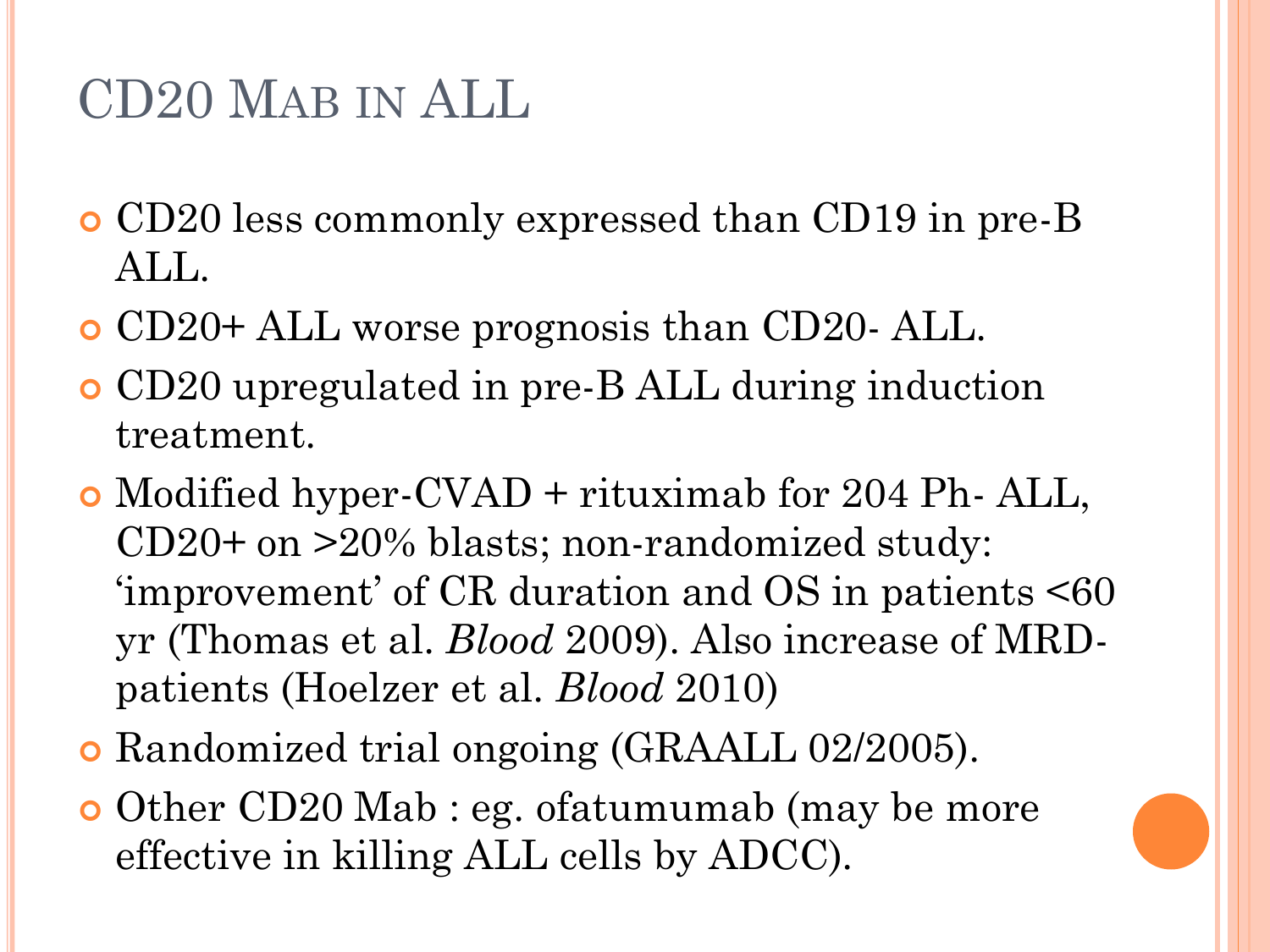# CD22 MAB IN ALL

- CD22 attractive target: expressed on >90% of B-cell malignancies, not shed in extracellular environment, not internalized  $\leftrightarrow$  good candidate for immunoconjugates and immunotoxins).
- Epratuzumab (humanized naked Mab) in ALL:
	- CR=, MRD↓, DFS↑, OS↑ (Raetz et al. *JCO* 2008)
	- SWOG: clofarabine + Ara-C + epratuzumab in relapsed/refractory ALL: CR/Cri 52% (cfr. 17% in prior trial with clofarabine + Ara-C).
- Inotuzumab (ozogamicin immunoconjugate): CR/Cri 57% in relapsed/refractory ALL (of those: 63% complete molecular response and 45% went on to allo-HSCT), but grade 3-4 myelosuppression and non-hematological adverse events (Kantarjian et al. *Lancet Oncology* 2012).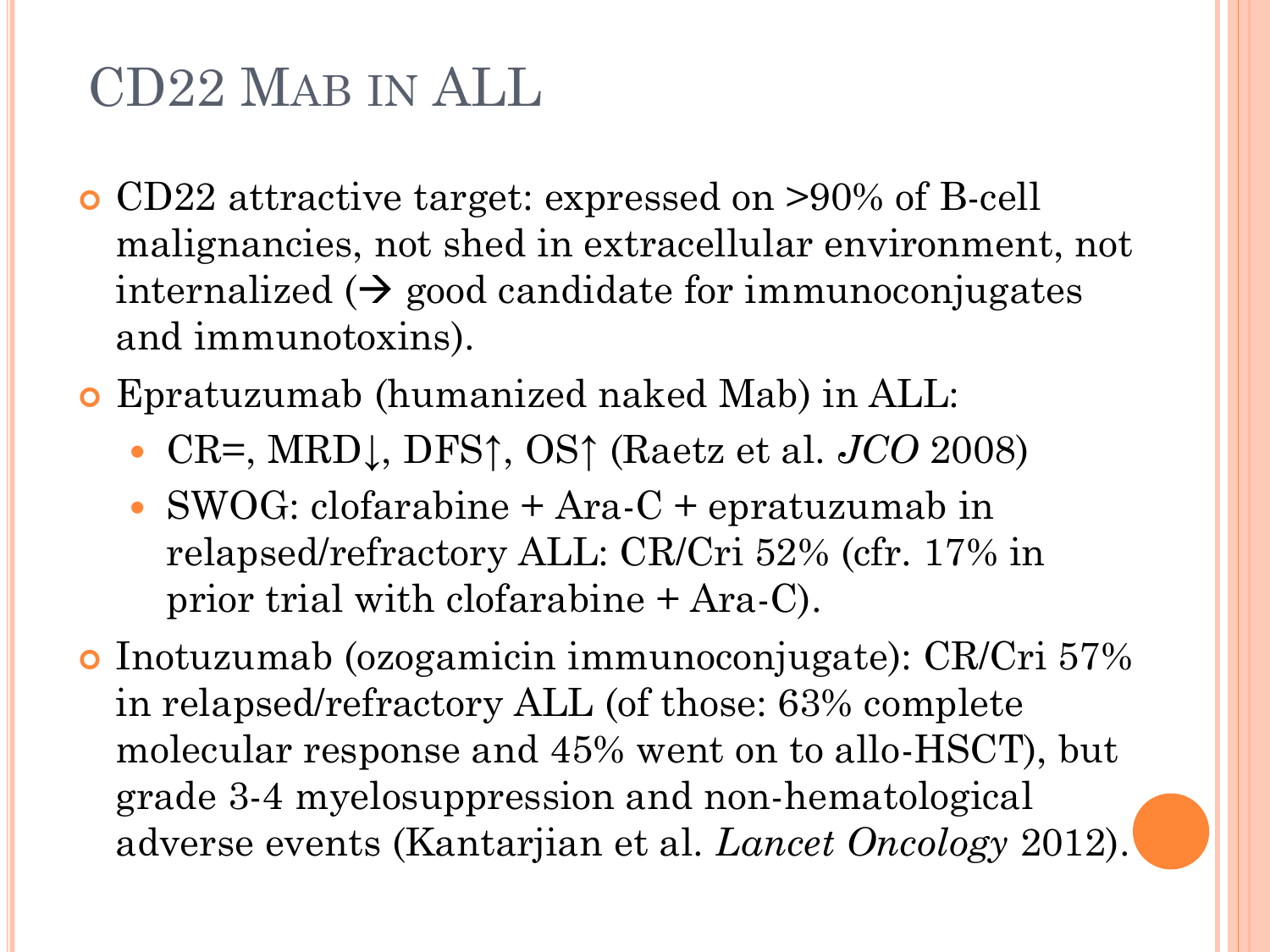# BLINATUMOMAB IN ALL

- BiTE antibody, targeting CD19
- ALL patients in molecular failure/relapse after 3 cycles of chemotherapy: molecular CR (primary endpoint) was reached in 80% of cases; responses were rapid, all occurring within the first cycle, including patients with high-risk disease (eg. t(4;11), Ph+) and durable even in patients who did not go on to allo-HSCT (Topp et al. *Blood* 2010).
- Trial in relapsed/refractory adult ALL: 68% CR/Cri; 3/6 relapses: CD19- clone (Topp et al. *JCO* 2012).
- Phase III trial (ECOG): chemotherapy +/ blinatumomab post-chemotherapy-induced remission in newly diagnosed BCR/ABL-negative B-ALL in adults (40-70 yr).